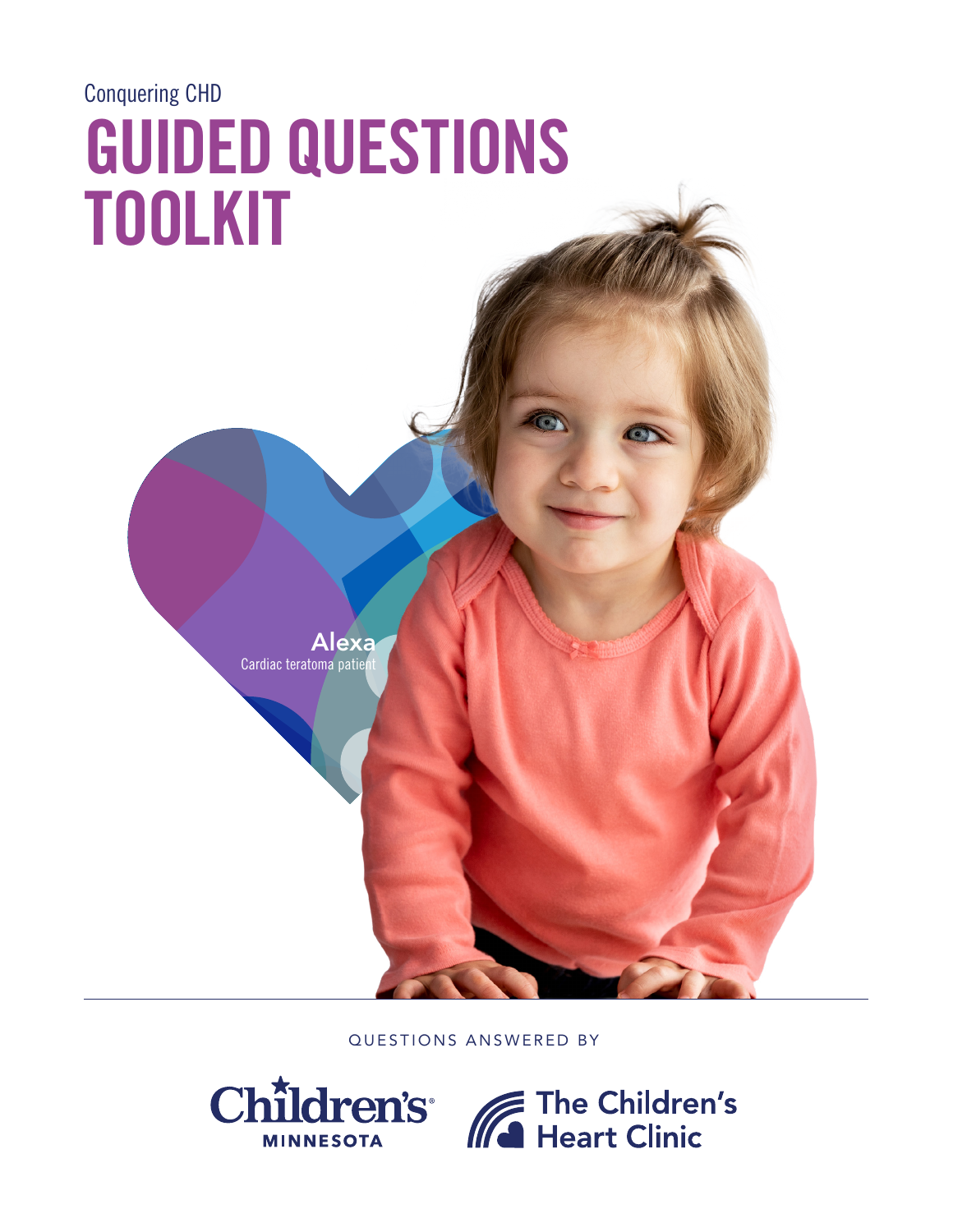# ABOUT YOUR CARDIAC CENTER



How many procedures do you perform each year? How many times have you and your program performed this procedure or ones like it in the last year? Over the last 4 years?

#### ANSWER:

At Children's Minnesota we perform both surgical and interventional catheter-based heart procedures on infants, children and young adults with heart disease. Our surgical and interventional physicians are all board certified and subspecialty trained in their field of expertise. Our surgeons perform more than 400 surgeries per year. Our program's total cardiac catheterizations and surgeries from 2015 and 2018 are presented in the graphs below.







Treating more patients is associated with higher quality care and better outcomes for patients.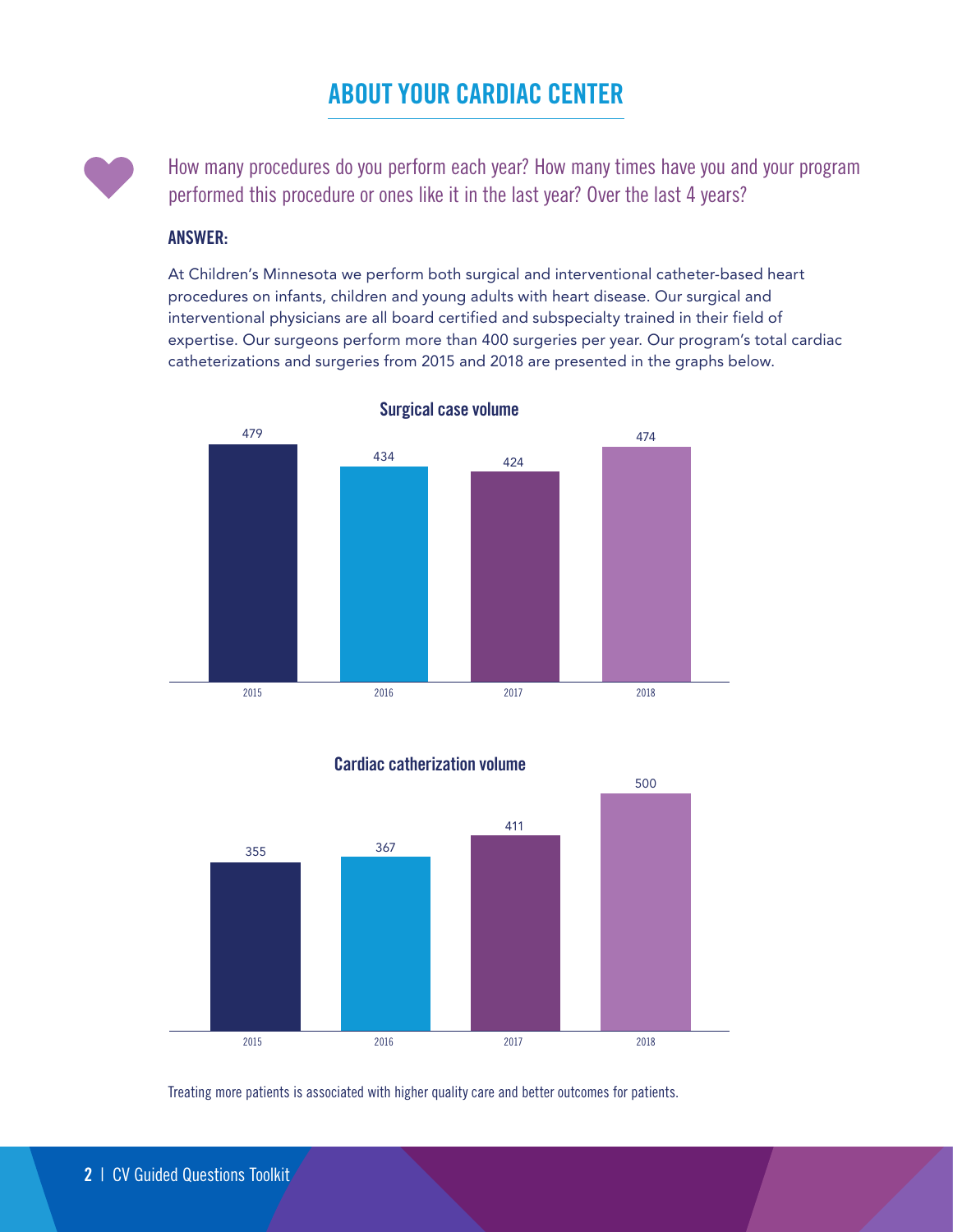

What is the survival rate for this type of procedure at the time of hospital discharge? How do your results compare to other centers' results?

#### ANSWER:

One benchmark of any pediatric cardiovascular surgery program is the surgical mortality: the percent of babies and children who die after a surgical procedure and before they go home. The table below compares the surgical mortality at Children's Minnesota with other major pediatric cardiovascular surgery centers that report their results to the Society for Thoracic Surgeons.

|                                        | <b>Total Volume of</b><br>Surgeries at<br><b>Children's Minnesota</b><br>Heart Institute | Children's Minnesota<br><b>Heart Institute</b><br><b>In-Hospital Mortality</b><br>℅ | STS In-Hospital<br><b>Mortality</b><br>$\%$ |
|----------------------------------------|------------------------------------------------------------------------------------------|-------------------------------------------------------------------------------------|---------------------------------------------|
| <b>Off CPB Coarctation Repair</b>      | 81                                                                                       | 2.5%                                                                                | 1.3%                                        |
| Ventricular Septal Defect (VSD) Repair | 73                                                                                       | 0.0%                                                                                | 0.5%                                        |
| <b>Tetralogy of Fallot Repair</b>      | 60                                                                                       | 0.0%                                                                                | 1.2%                                        |
| Atrioventricular Canal (AVC) Repair    | 54                                                                                       | 5.6%                                                                                | 2.1%                                        |
| Arterial Switch Operation (ASO)        | 27                                                                                       | 0.0%                                                                                | 2.0%                                        |
| ASO + VSD Repair                       | 14                                                                                       | 7.1%                                                                                | 5.1%                                        |
| Glenn/HemiFontan Operation             | 60                                                                                       | 3.3%                                                                                | 2.0%                                        |
| <b>Fontan Operation</b>                | 49                                                                                       | $0.0\%$                                                                             | 1.0%                                        |
| Norwood Operation                      | 47                                                                                       | 19.1%                                                                               | 14.4%                                       |

*January 2015 to December 2018*

This graph shows the risk of mortality for different types of surgeries. A lower value is better.



## What are the most likely complications or things that can go wrong following a heart procedure?

#### ANSWER:

Infection – Children that undergo a surgical procedure or have a central venous line are at risk of infection. We have a low rate of hospital acquired infections and follow strict care protocols to ensure that your child's risk of infection is as low as possible.

Feeding difficulties - Babies with congenital heart disease may need surgery during their first week of life — a time when they normally would be learning how to eat. Many babies with congenital heart disease have feeding difficulties and we have a feeding team who helps them learn how to eat. Some babies require placement of a feeding tube into their stomach to provide nutrition while they work on feeding by mouth.

Heart rhythm disorders - Some types of heart disease cause children to have problems with their heart rhythm. Some children will need to go home on medicine, and rarely some children may require a pacemaker, to help their heart rhythm be normal. We have a team of heart rhythm experts (called Electrophysiologists) who help guide decisions and management for patients with heart rhythm concerns.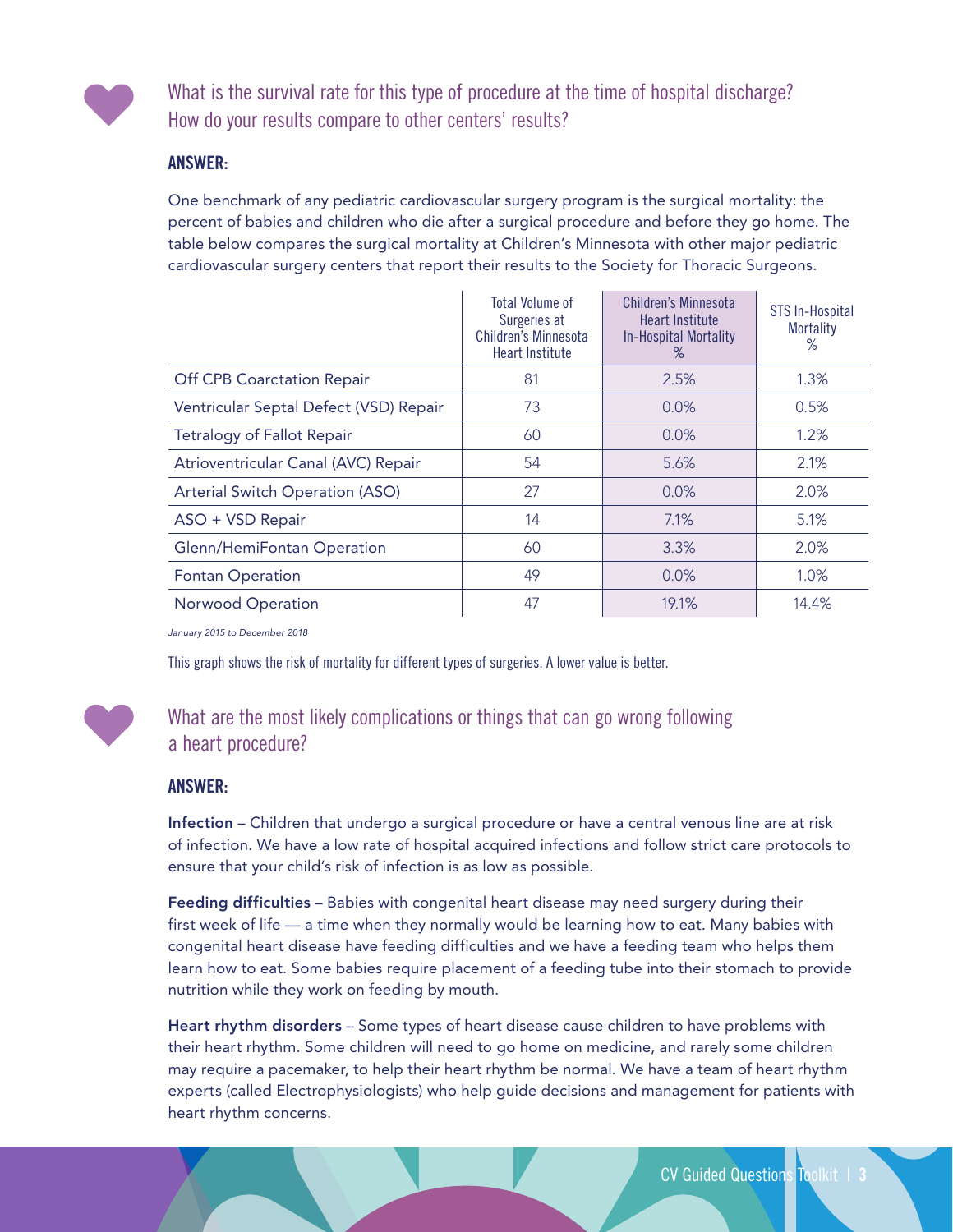

Do you share your results with national data programs such as the STS Database or IMPACT Registry to help improve care? Is this information open to the public?

#### ANSWER:

Yes, we report our outcomes to the Society of Thoracic Surgeons (STS) Congenital Heart Surgery Database (CHSD), the Pediatric Cardiac Critical Care Consortium (PC4), the Pediatric Acute Care Cardiology Collaborative (PAC3), the National Pediatric Cardiology Quality Improvement Collaborative (NPC-QIC) and the IMPACT Registry, to name a few. The STS database includes a total of 118 North American cardiac surgical centers. We compare our surgical outcomes to other STS pediatric heart surgery centers and we participate in public reporting of outcomes. You can find this information on the STS website ([sts.org\)](http://sts.org). Our cardiac catheterization team reports to the IMPACT registry, which helps us compare the outcomes of cardiac catheterization procedures to other pediatric cardiac catheterization centers.

## Do your surgeons have special training in congenital heart surgery? What other types of special training do your doctors and nurses have?

#### ANSWER:

Each of our surgeons has subspecialty training in pediatric congenital heart surgery. Subspecialty training includes a residency in general surgery lasting 5–7 years, a fellowship in cardiothoracic surgery lasting 2–3 years and additional training in pediatric cardiothoracic surgery training lasting 1–2 years. All our surgeons have been awarded a Subspecialty Certificate in Congenital Cardiac Surgery by the American Board of Thoracic Surgery. Beyond their training, each of our heart surgeons has many years of practical experience.

In addition to our cardiac surgical team, children with congenital heart disease are cared for by a multidisciplinary team of pediatric heart experts. These pediatric cardiac specialists include cardiac intensive care physicians, interventional cardiologists, cardiac imaging specialists, electrophysiologists, an advanced heart failure and transplantation team, advanced practice providers specializing in pediatric cardiology and cardiovascular surgery, perfusionists, respiratory therapists, cardiac nurses, nutritionists, cardiovascular pharmacists and social workers.

How are family members included in the decision-making process? How will the care team give me information or reports, before, during and after the procedure?

#### ANSWER:

Family involvement is very important in every phase of your child's care at Children's Minnesota. Patient and family centered care, expressed by direct, open and consistent communication, was a core value at our institution's founding, and has remained so throughout its history. For children who require a heart surgery or catheterization procedure, we meet with each family in advance to discuss the procedure. We always encourage families to ask questions, review our outcomes, tour our facility and meet our care team. If your child requires hospitalization at Children's Minnesota, families are encouraged to participate in daily rounds with the inpatient care teams. Our goal is to make sure that families, primary care doctors and other cardiologists are updated frequently on each child's care plan and progress.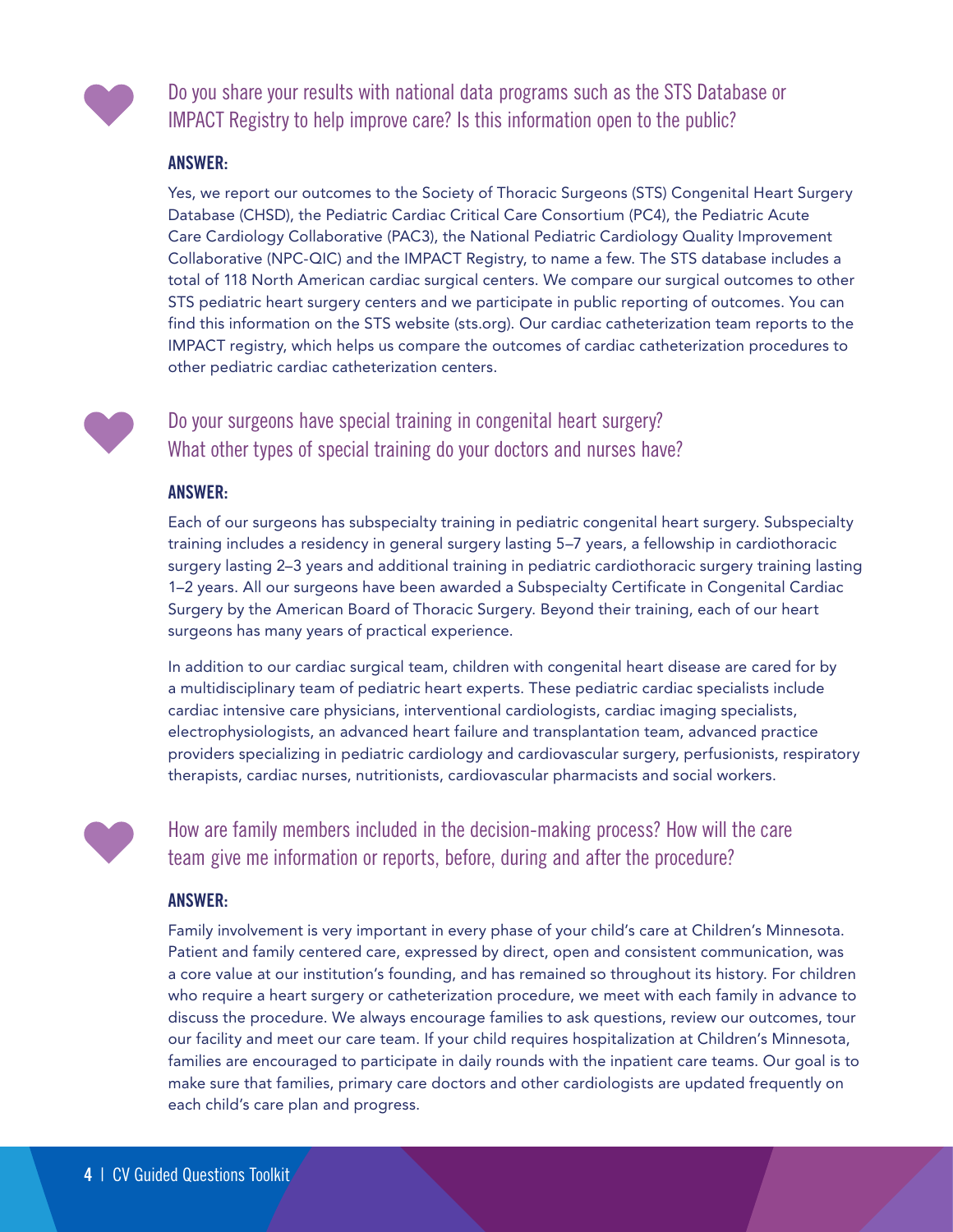# ABOUT YOUR HOSPITAL STAY



How many days do you think my child will be in the hospital, both before and after the procedure?

#### ANSWER:



Keeping length of stay down for patients means less time in the hospital, and more time at home growing and thriving. These usual length of stay numbers help your family set expectations for how long you can anticipate to be in the hospital after your child's procedure or operation.

What are my options for when, where and how to deliver my baby? How do you work together with my OB/GYN/midwife to prepare for my delivery and my care right before and after delivery?

#### ANSWER:

When your child receives a prenatal diagnosis of congenital heart disease, our fetal cardiology team contacts your primary OB provider to discuss the best and safest delivery location for you and your baby. If your baby's heart requires a procedure right after birth, we often recommend delivery at The Mother Baby Center at Abbott-Northwestern Hospital which is directly connected to Children's Minnesota where our pediatric cardiology team is located. Our goal is to keep you and your baby under one roof, while providing optimal cardiac care for your baby.

You will continue to see your primary OB provider throughout pregnancy in addition to follow-up visits with fetal cardiology to monitor your baby's heart. We will partner with your primary OB provider and they will receive updates throughout the pregnancy from our team.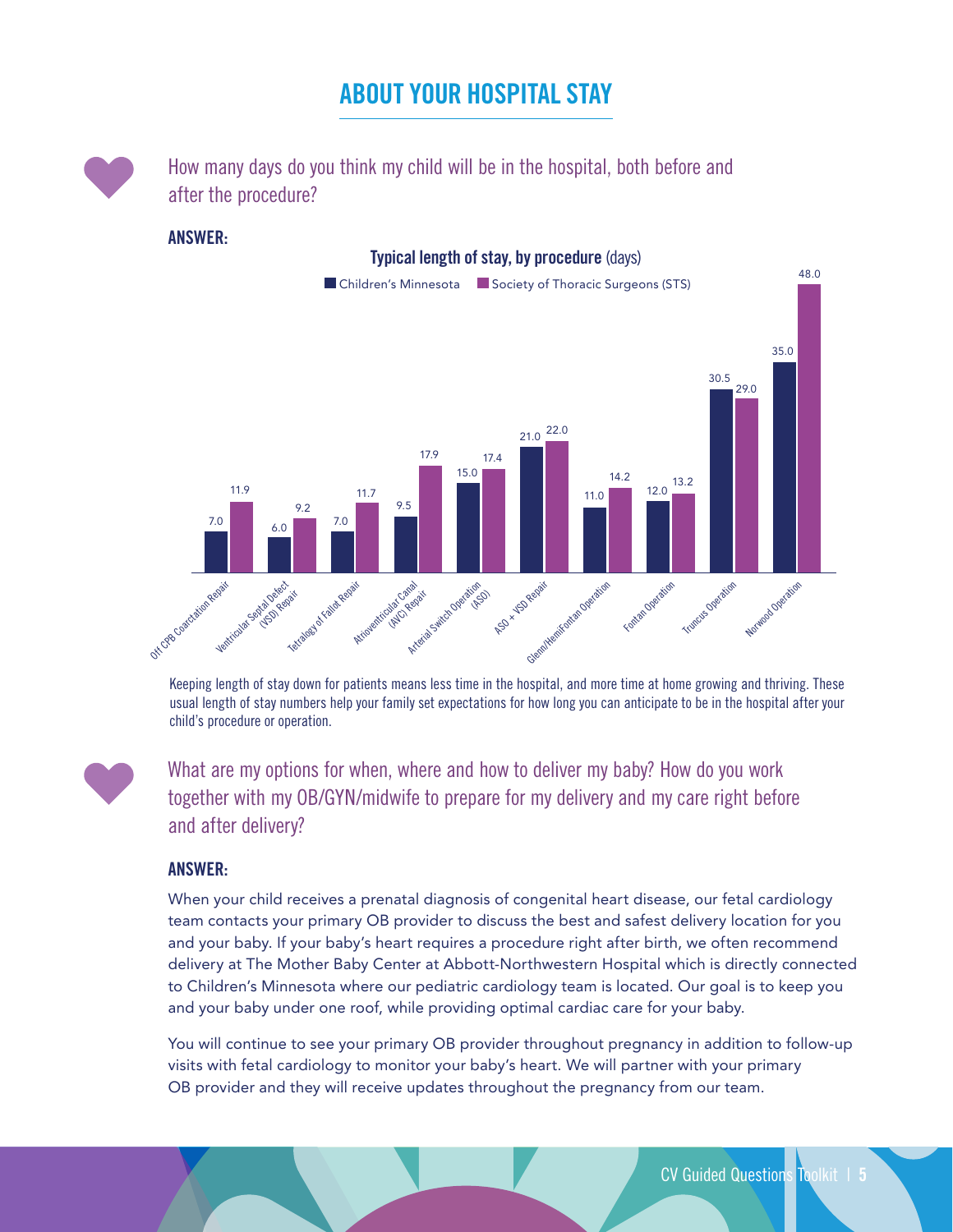

How do you work together with my baby's doctor after birth and after the procedure?

#### ANSWER:

We work closely with pediatricians, family practice providers and pediatric cardiologists both here in Minnesota and in the surrounding states. Our team provides your child's doctors with regular updates when your child is staying here in the hospital or when they are seen in cardiology clinic.



If my baby needs to stay in the hospital after delivery to prepare for a procedure, where will he/she be? What about after the procedure? Do you have a cardiovascular intensive care unit (CVICU) that cares mainly for children with heart defects?

#### ANSWER:

If your child requires intervention (surgery or cardiac catheterization) in the newborn period, he or she will be cared for in the Cardiovascular Care Center (CVCC). Our CVCC is a 25-bed unit located on the 4th floor of Children's Minnesota that is right next to our cardiac operating rooms and cardiac catheterization lab. Children are cared for in the CVCC from admission to discharge, with care provided by specialty trained nurses, advanced practice providers and cardiology physicians.

Babies who are premature, who have other organ system problems, or who are not expected to need intervention right after birth may be cared for in the Neonatal Intensive Care Unit (NICU) or the Infant Care Center (ICC) with close monitoring by the cardiology team.



Will I get to hold my baby before or after the procedure? If so, when and how?

#### ANSWER:

We aim for all parents to hold their child as we know that bonding between parents and children is very important. Rarely, babies may be too unstable to be held in their parent's arms prior to a procedure. In these cases, we encourage families to sit close to their baby and place your hands on them for comfort.



Will I be able to breastfeed my baby after delivery and again after the operation? Will my baby require a special diet? Should I expect my baby to take a bottle or breast feed without problems?

#### ANSWER:

We strive for babies to breastfeed before and after surgery. We have specialized lactation specialists who help babies and mothers learn how to breastfeed and pump breastmilk successfully. Nutrition is very important in babies, particularly those who have heart disease, and we work closely with dietary specialists to ensure that all children are receiving optimal nutrients for their bodies. Feeding can be a frequent challenge in children with heart disease and we have a team of feeding experts to help support these children with tools to learn to eat.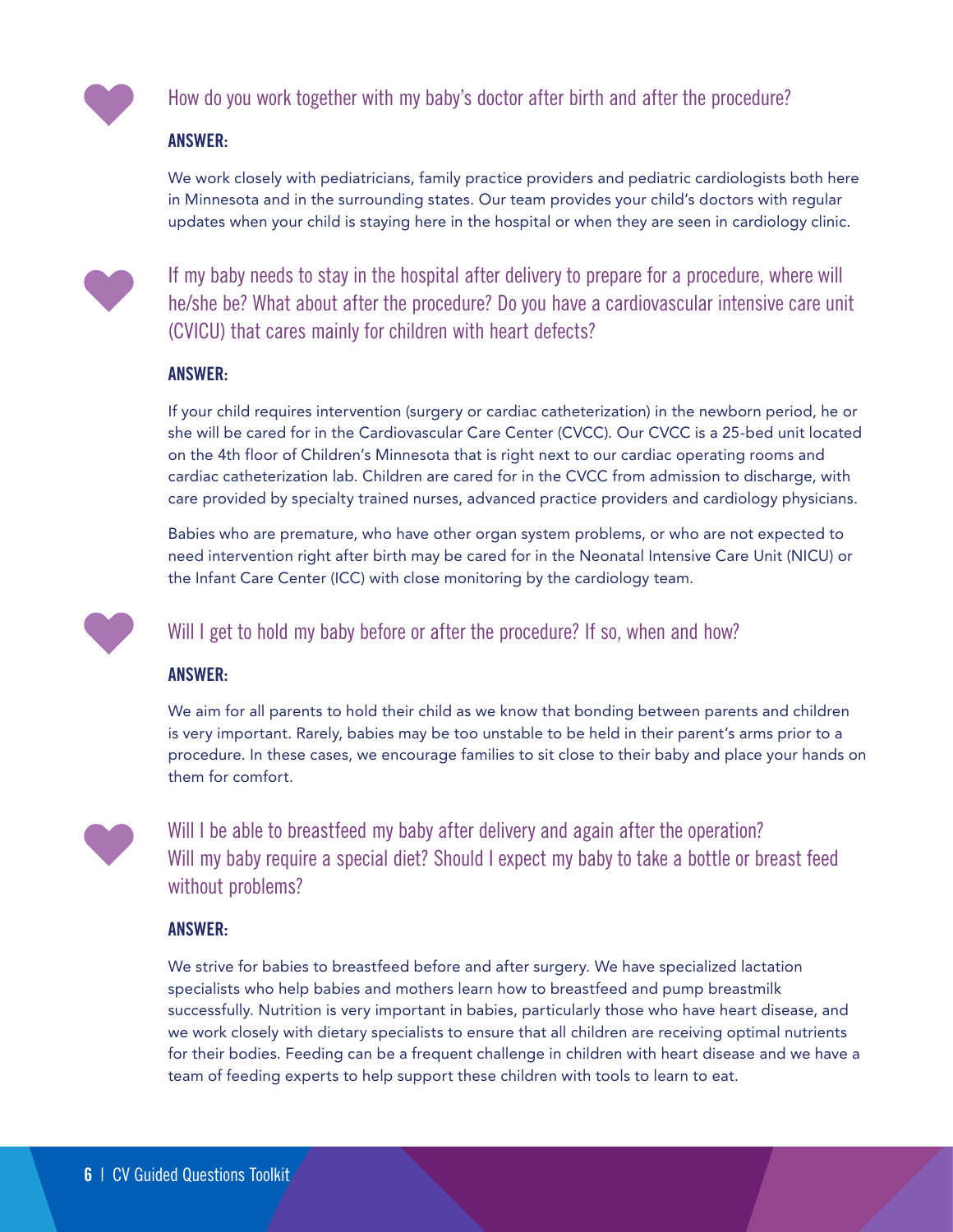

### What do you do to help prepare parents to take their babies home from the hospital?

#### ANSWER:

Our primary goal at the time of hospital discharge is for families to understand their child's medical condition and feel comfortable caring for their child at home. From the time of your child's admission, our team will involve family members in medical rounds and helping with daily cares. We feel that being involved in daily care helps parents achieve confidence with their child's needs. Our nursing staff is skilled in educating families at the bedside so that parents are comfortable and confident at the time of discharge.

Some children have more complex needs than others upon discharge. In these circumstances a case manager will work closely with you to coordinate home care, home nursing and home therapies. Additionally, throughout your hospital stay there will be opportunities for educational classes that are provided by Children's Minnesota. You can expect to leave the hospital with written materials, teaching tools and scheduled appointments, as well as 24/7 contact information should questions arise when you are at home.



What support is available for me and my family? For example, can I talk to other families that also have children with heart defects? Do you provide financial, nutritional and mental health support?

#### ANSWER:

Nutrition services – Registered dieticians with expertise in cardiac nutrition work in both inpatient and outpatient cardiology areas. They are part of the interdisciplinary team and are available to answer questions related to general nutrition, growth, tube feeding and IV nutrition.

Family support – We have a team from social work, child life and spiritual care to help support our cardiac families. Social workers help families cope with and adjust to social, financial and psychological needs associated with their child's illness, lengthy hospitalization and transition to outpatient care. Child Life specialists utilize therapeutic play, age-appropriate education and coping techniques to help children and their families (including siblings) adjust and cope with the hospital or clinic setting, chronic illness and treatments. Chaplains offer support to children and families of all faith traditions and spiritual expressions.

Connecting families – For interested families, we can connect families together with other parents that have a child with a heart defect. For those with a child in the hospital, weekly parent coffee time is offered to provide time to connect with other families. Depending on your family's unique needs, we may be able to refer or connect you with other hospital and community resources.